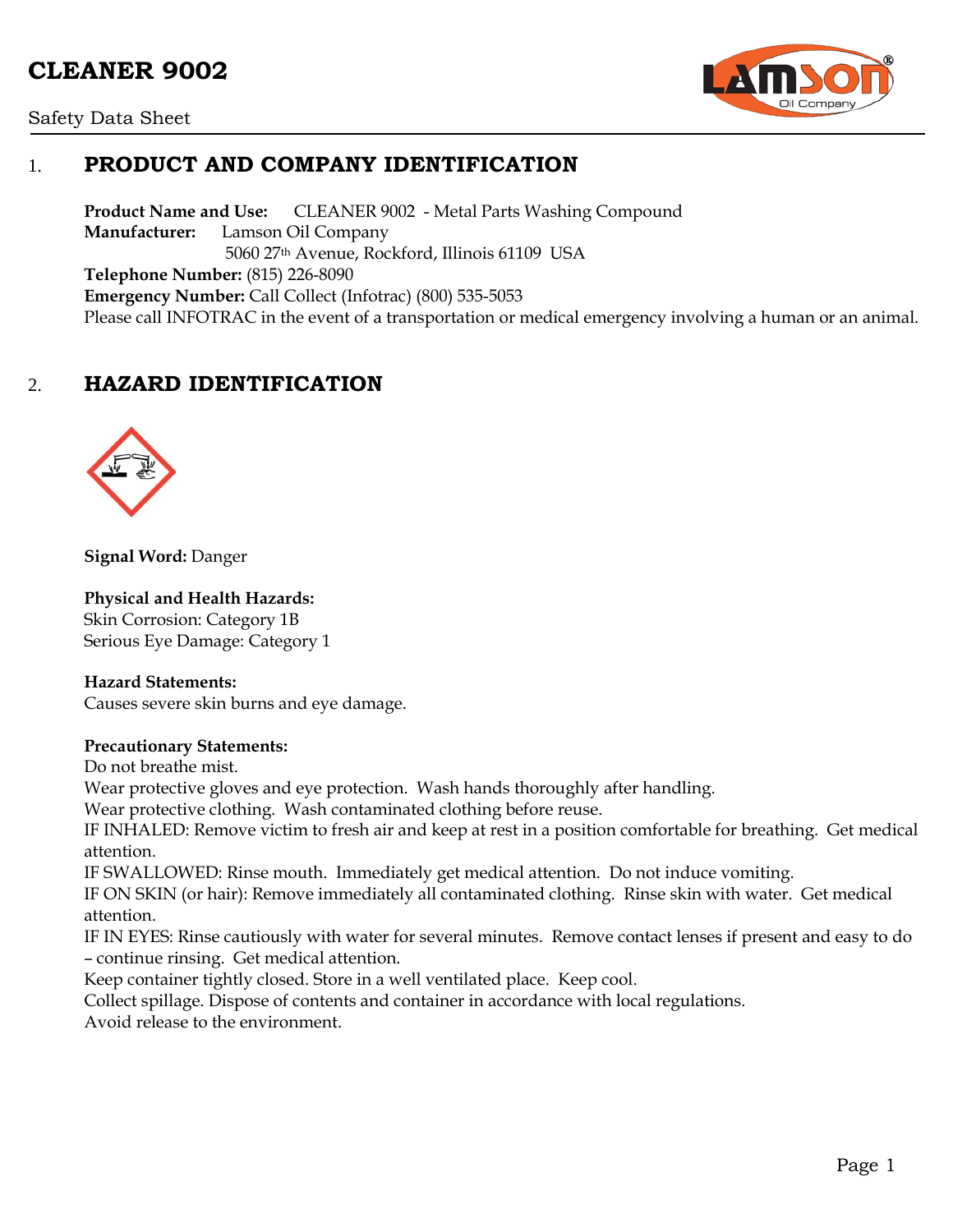Safety Data Sheet

### 3. **COMPONENTS**

**Substantial Ingredients CAS # Weight % GHS Classification** Sodium Metasilicate 6834-92-0 < 10% Skin Cor 1B, Eye Dam 1, Ac Tox Or 4 Nonylphenol Polyethylene Glycol Ether 127087-87-0 < 10% Eye Dam 1, Ac Tox Or 4, Ac Tox Inh 4  $Water$   $7732-18-5$   $>80\%$  None

### 4. **FIRST AID MEASURES**

**IF IN EYES**: Rinse cautiously with water for several minutes. Remove contact lenses if present and easy to do – continue rinsing. Get medical attention.

**IF ON SKIN** (or hair): Remove immediately all contaminated clothing. Rinse skin with water. Get medical attention.

**IF SWALLOWED**: Rinse mouth. Immediately get medical attention. Do not induce vomiting.

**IF INHALED**: Remove victim to fresh air and keep at rest in a position comfortable for breathing. Get medical attention.

### 5. **FIRE-FIGHTING MEASURES**

#### **General Hazard**

Under fire conditions substances can be released that require the need for self-contained breathing apparatus and chemical-protective clothing.

#### **Fire-Fighting**

Keep fire exposed containers cool with water spray. Separate unburning product from fire. Use carbon dioxide, foam, or dry chemical extinguishing media to put out fires.

#### **Unusual Decomposition Products Under Fire Conditions**

None

### 6. **ACCIDENTAL RELEASE MEASURES**

#### **Personal Precautions**

Remove greatly contaminated clothing, including shoes and wash thoroughly after contact. Launder contaminated clothing before reuse.

#### **Environmental Precautions**

Stop leak if without risk.

Dike large spills to prevent ingress into sewers and waterways.

Clean spills with absorbent and store in marked containers for disposal.

Rinse area with water to remove slip/fall hazard.

Dispose of contents and container in accordance with local regulations.

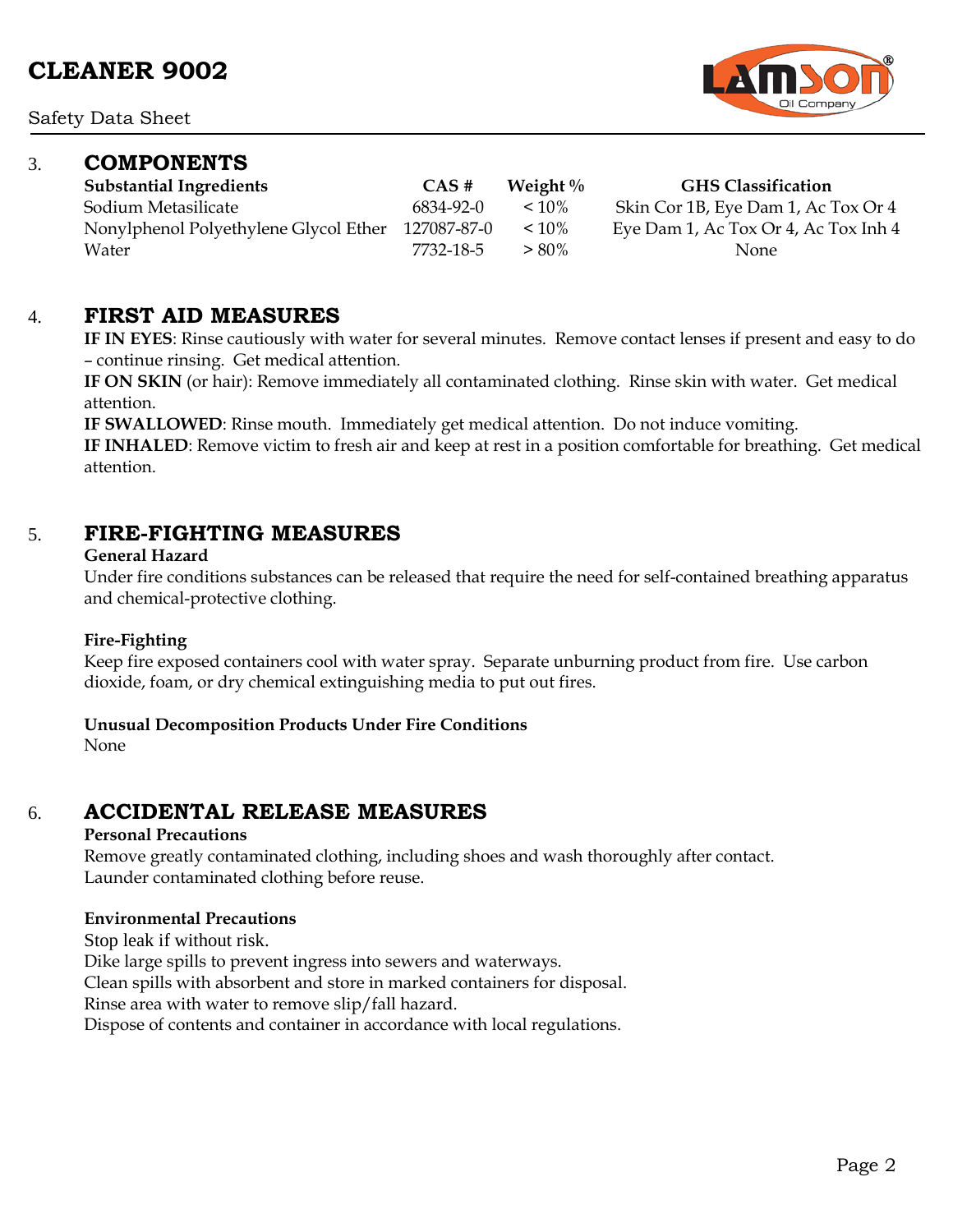

Safety Data Sheet

### 7. **HANDLING AND STORAGE**

#### **Safe Handling and Storage**

Store in a well ventilated place. Keep cool. Do not handle, store, or dispense near open flames or ignition sources. Keep containers inside and out of direct sunlight. Avoid extreme temperatures. Product may become cloudy as temperature decreases. Thaw and mix well before using. Do not reuse containers.

#### **Incompatible Products**

Avoid strong oxidizing and reducing agents.

## 8. **EXPOSURE CONTROL AND PERSONAL PROTECTION**

#### **Ventilation**

Local exhaust is usually sufficient. General exhaust is preferred.

#### **Personal Protection**

Use approved respirator when airborne exposure limits are exceeded. Use chemical resistant gloves to avoid prolonged contact. Wear goggles or safety glasses with splashguards.

#### **Work Place Exposure Guide Lines**

None of this product's components have an establish exposure limit. But mist exposure should be avoided.

## 9. **PHYSICAL AND CHEMICAL PROPERTIES**

| <b>Boiling Point:</b>                          | > 200 °F                                  |
|------------------------------------------------|-------------------------------------------|
| Specific Gravity (water =1):                   | 1.05                                      |
| Vapor pressure (mm Hg):                        | $\leq$ 1                                  |
| <b>Melting Point:</b>                          | Not Applicable                            |
| Vapor Density (Air =1):                        | > 5                                       |
| Evaporation Rate (butyl Acetate=1):            | < 0.1                                     |
| Solubility in water:                           | Complete                                  |
| Reactivity in water:                           | NIL                                       |
| <b>Appearance and Odor:</b>                    | Clear, pale liquid; mild odor             |
| Flash point:                                   | $>200$ °F                                 |
| Flammable Limits (volume percent in air):      | LEL: Not Established UEL: Not Established |
| <b>Autoignition Temperature: approximately</b> | Not Established                           |

## 10. **STABILITY AND REACTIVITY**

**Stability:** [ ] Unstable [ X ] Stable **Conditions to avoid:** None **Incompatibility (Materials to avoid):** Strong oxidizing and reducing agents. **Hazardous Decomposition Products:** Thermal decomposition may produce oxides of carbon. **Hazardous Polymerization:** [ ] May Occur [ X ] Will Not Occur **Conditions to Avoid:** Not Applicable